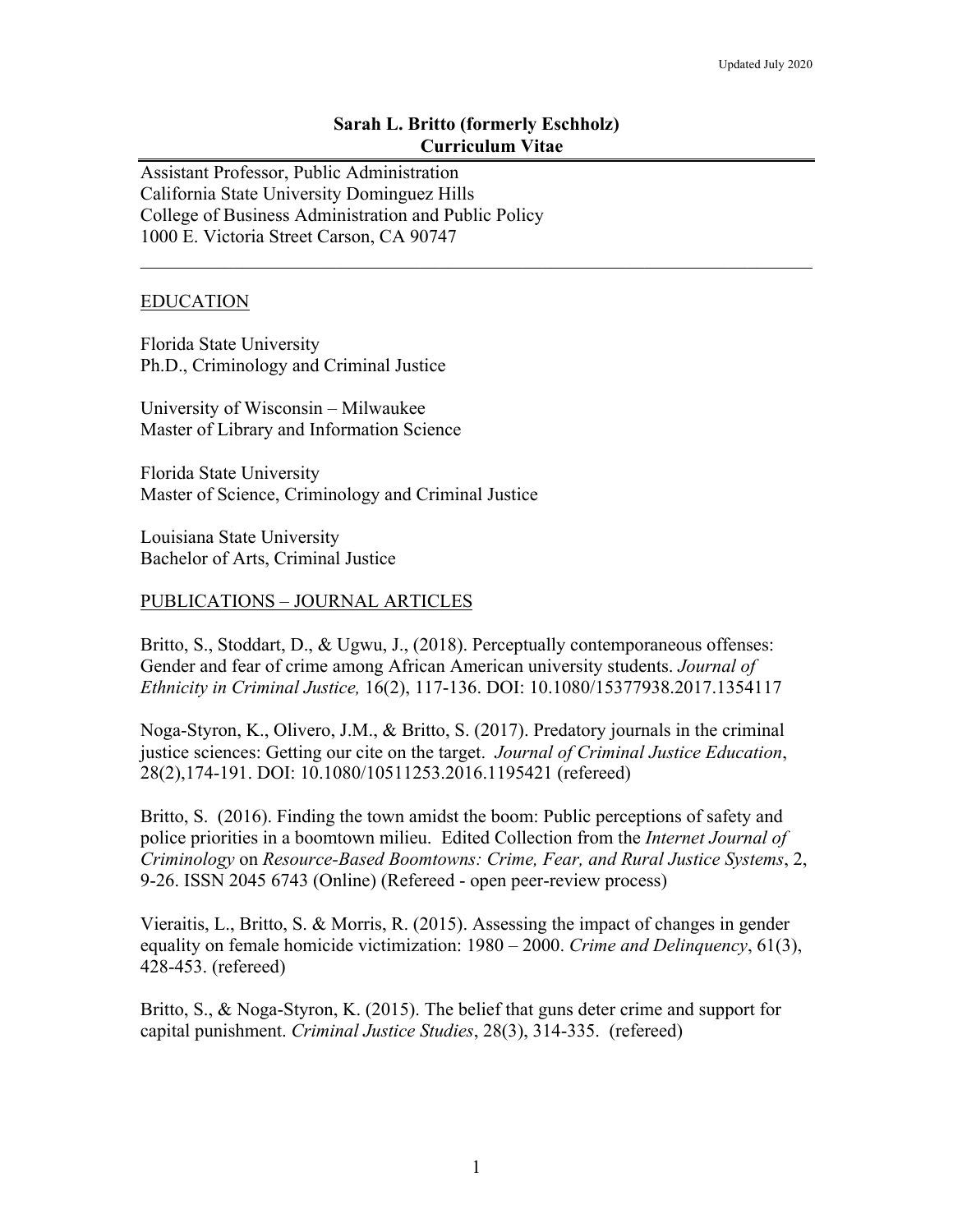Ugwu, J. & Britto, S. (2015). Perceptually contemporaneous offenses: Explaining the gender-fear paradox and the crimes that drive male and female fear. *Sociological Spectrum*, 35(1), 65-83*.* (refereed)

Britto, S. & Noga-Styron, K. (2014). Television crime content and support for capital punishment. *Criminal Justice Review*, 39(1), 81-100. (refereed)

(2018). This paper is reprinted in Tibbetts, S.G. and Hemmons, C., Criminological Theory: A Text Reader, Third Edition. Sage: Thousand Oaks: CA.

Britto, S., & Reimund, M.E. (2013). Making space for restorative justice in criminal justice and criminology curricula and courses. *Contemporary Justice Review*, 16(1), 150- 170. doi: 10.1080/10282580.2013.769301(refereed)

Britto, S. (2013). 'Diffuse Anxiety': The role of economic insecurity in predicting fear of crime. *Journal of Crime and Justice*, 36(1), 18-34. (refereed)

Britto, S., VanSlyke, D., & Francis, T. (2011). The role of fear of crime in donating and volunteering: A gendered analysis. *Criminal Justice Review*, 36(4), 414-434. (refereed)

Britto, S. & Dabney, D. (2010) Fair and balanced? Justice issues on political talk shows. *American Journal of Criminal Justice*, 35(4), 198-218. (refereed)

Collins, S., Britto S., & Britto M. (2008) High school private security programs: The wave of the future? *Security Journal*, 21, 159-172. (refereed)

Vieratis, L., Kovandzic, T., & Britto, S. (2008) Women's status and risk of homicide victimization: An analysis with data disaggregated by victim-offender relationship. *Homicide Studies*, 12(2), 163-176. (refereed)

Britto, S., Hughes, T., Saltzman, K., & Stroh, C. (2007) Does special mean young, white and female? Deconstructing the meaning of "special" in "Law & Order: Special Victims Unit." Journal of Criminal Justice and Popular Culture, 14(1), 39-57. (refereed)

Vieraitis, L., Britto, S., & Kovandzic, T. (2007) The impact of gender inequality on female homicide victimization rates: Evidence from large U.S. counties. *Feminist Criminology*, 2, 57-73. (refereed)

Britto, M., Britto, S., & Collins, S. (2006) Law enforcement and curriculum standards for high school. *The Law Enforcement Executive Forum*, 6(6), 161-172. (refereed)

Martin, K., Vieratis, L. & Britto, S. (2006) Gender equality and women's absolute status: A test of feminist models of rape. *Violence Against Women*, 12(4), 321-339. (refereed)

Beck, E. & Britto, S. (2006) Using feminist methods and restorative justice to interview capital offenders' family members. *AFFILIA*, 21(2), 59-70. (refereed)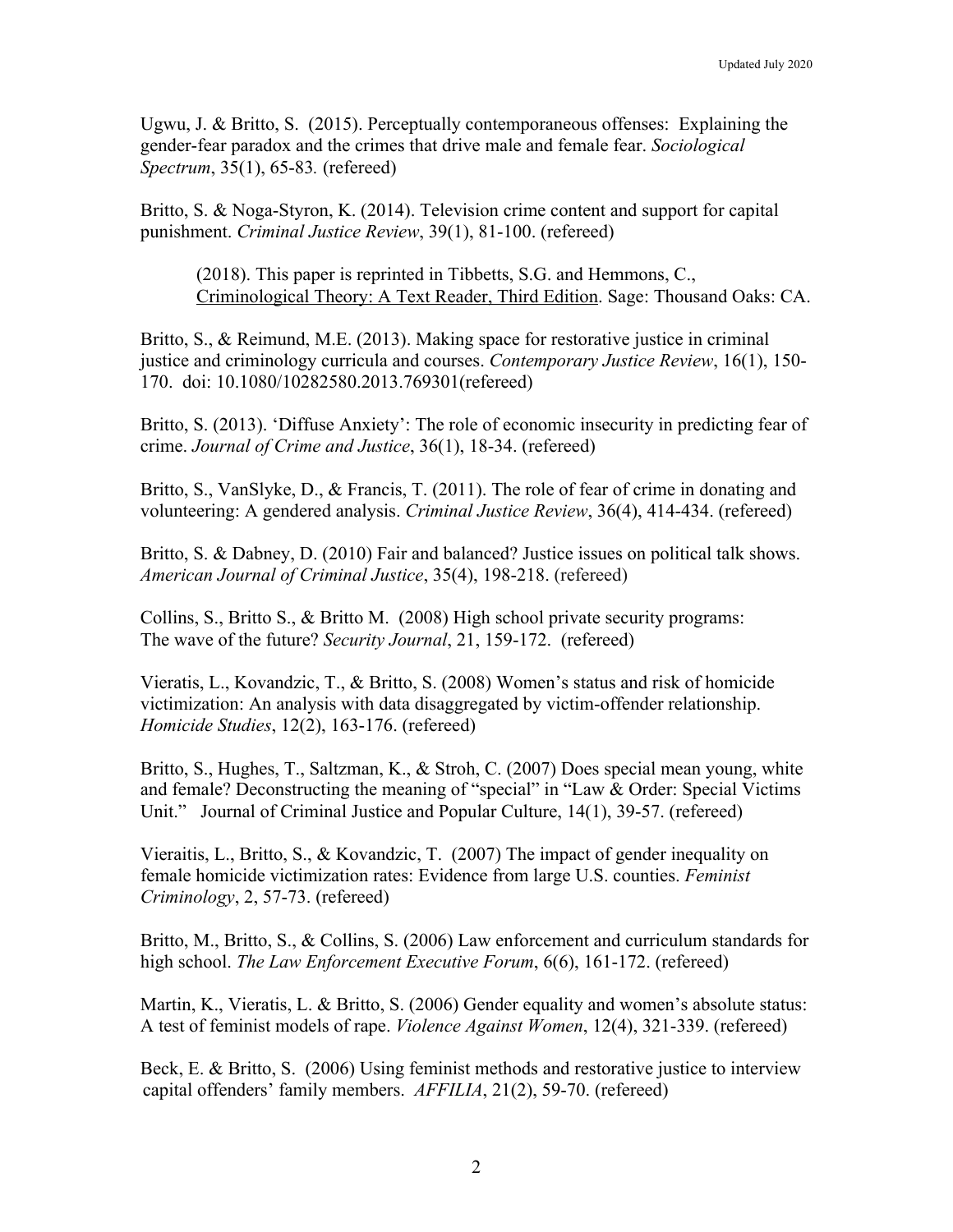Britto, M., Britto, S. & Collins, S. (2005) Enhancing consensus-building with technology. *Academic Exchange Quarterly*, 9(2), 120 -124. (refereed)

Eschholz, S. & Vieraitis, L. (2004). Race-specific gender inequality and rape: A further test of feminist hypotheses. *Critical Criminology*, 13, 195-219*.* (refereed)

Eschholz, S., Mallard, M. & Flynn, S. (2004) Images of prime time justice: A content analysis of "NYPD Blue" and "Law and Order." *Journal of Criminal Justice and Popular Culture*, 10(3), 161-180. (refereed)

Eschholz, S., Chiricos, T. & Gertz, M. (2003). Television and fear of crime: Program types, audience traits and the mediating effect of perceived neighborhood racial composition. *Social Problems*, 50(3), 395-415. (refereed)

Eschholz, S., Reed, M., Beck, E. & Leonard, P.B. (2003). Offenders' family members' responses to capital crimes: The need for restorative justice initiatives. *Homicide Studies*, 7(2),154-181. (refereed)

(2008). This paper is reprinted in Bartol, C. & Bartol, A. (Eds.), Current Perspectives in Forensic Psychology and Criminal Justice, Second Edition. Sagepect Heights, IL: Waveland.

(2012). This paper is reprinted in Bartol, C. & Bartol, A. (Eds.), Current Perspectives in Forensic Psychology and Criminal Justice, Third Edition. Sage: Thousand Oaks: CA.

Eschholz, S. (2003). Crime on television: Issues in criminal justice. *Journal of the Institute of Justice and International Studies*, 2, 9-18. (invited)

Chiricos, T. & Eschholz, S. (2002). The racial typification of crime and the criminal typification of race: The social construction of social threat by local TV news. *Journal of Research in Crime and Delinquency*, 39, 400-420. (refereed)

Eschholz, S., Bufkin, J. & Long, J. (2002). Symbolic reality bites: Women & racial/ethnic minorities in modern film. *Sociological Spectrum*, 22(3), 299-331. (refereed)

Eschholz, S. (2002). Racial composition of television offenders and viewers' fear of crime. *Critical Criminology*, 11,41-60. (refereed)

Eschholz, S., Blackwell, B.S., Gertz, M. & Chiricos, T. (2002). Race and attitudes toward the police: Assessing the effects of watching "reality" police programs. *Journal of Criminal Justice*, 30(4), 327-341. (refereed)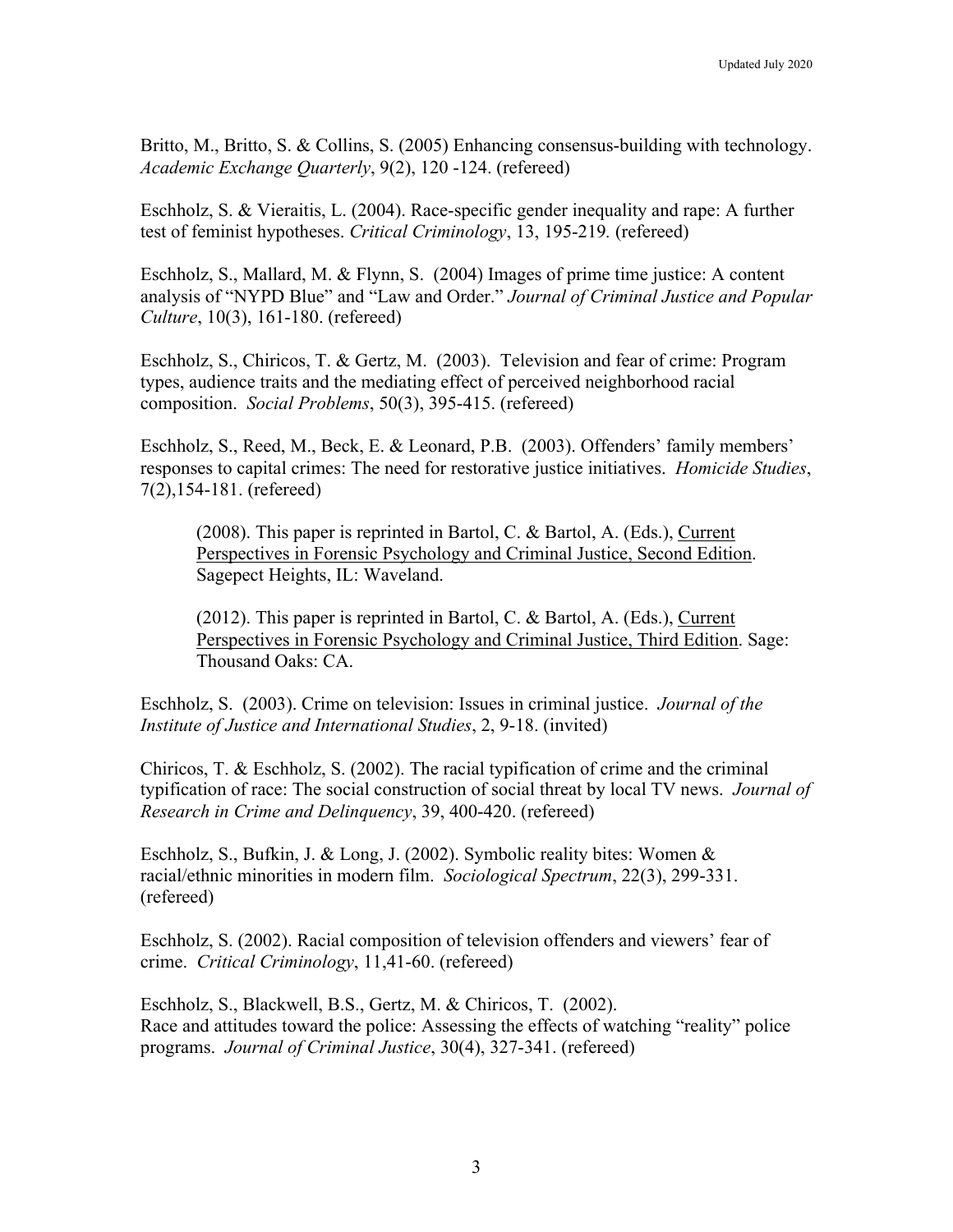(May 22, 2018). This research was featured in *How "Cops" Got Made – And What It Says About America* by Tim Stelloh for the Marshall Project produced in collaboration with LongReads.

Eschholz, S. & Bufkin, J. (2001). Crime in the movies: Investigating the efficacy of measures of both sex and gender for predicting victimization and offending in film. *Sociological Forum*, 16(4), 655-676. (refereed)

Eschholz, S. & Vaughn, M. (2001). Police sexual violence and rape myths: Civil liability under section 1983. *Journal of Criminal Justice*, 29(5), 389-405. (refereed)

Bufkin, J. & Eschholz,S. (2000). Images of sex and rape: A content analysis of popular film. *Violence Against Women*, 6(12), 1317-1344. (refereed)

Chiricos, T., Eschholz, S. & Gertz, M. (1997). Crime news and fear: Toward an identification of audience effects. Social Problems, 44(3), 342-357. (refereed)

(1998). This paper has been reprinted in Potter, G. & Kappeler, V. (Eds.), *Constructing Crime: Perspectives on Making News and Social Problems*, (pp. 295-315). Prospect Heights, IL: Waveland.

(2007). This paper has been reprinted in Potter, G. & Kappeler, V. (Eds.), *Constructing Crime: Perspectives on Making News and Social Problems*, Second Edition (pp. 295-315). Prospect Heights, IL: Waveland. (2000) Excerpts from this paper reprinted in Beckett, K. & Theodore Sasson (Eds.), *The Politics of Injustice,* (pp. 78-80). Thousand Oaks, CA: Pine Forge Press.

(2004) Excerpts from this paper reprinted in Beckett, K. & Theodore Sasson (Eds.), *The Politics of Injustice*, Second Edition (pp. 75-77). Thousand Oaks, CA: Pine Forge Press.

Eschholz, S. (1997). The media and fear of crime: A survey of the research. *The Florida Journal of Law and Public Policy*, 9(1), 37-60. (refereed)

Bedard, L., Eschholz, S. & Gertz, M. (1994). Perceptions of crime and education within the Hispanic community and the impact on corrections. *The Journal of Correctional Education*, 45(2),72-80. (refereed)

#### PUBLICATIONS – BOOKS

Beck, E., Britto, S., & Andrews, A. (2007) *In The Shadow of Death: Restorative Justice and Capital Offenders' Family Members*. New York: Oxford University Press.

- CHOICE Outstanding Academic Title for 2007
- Reprinted in Soft Cover in 2008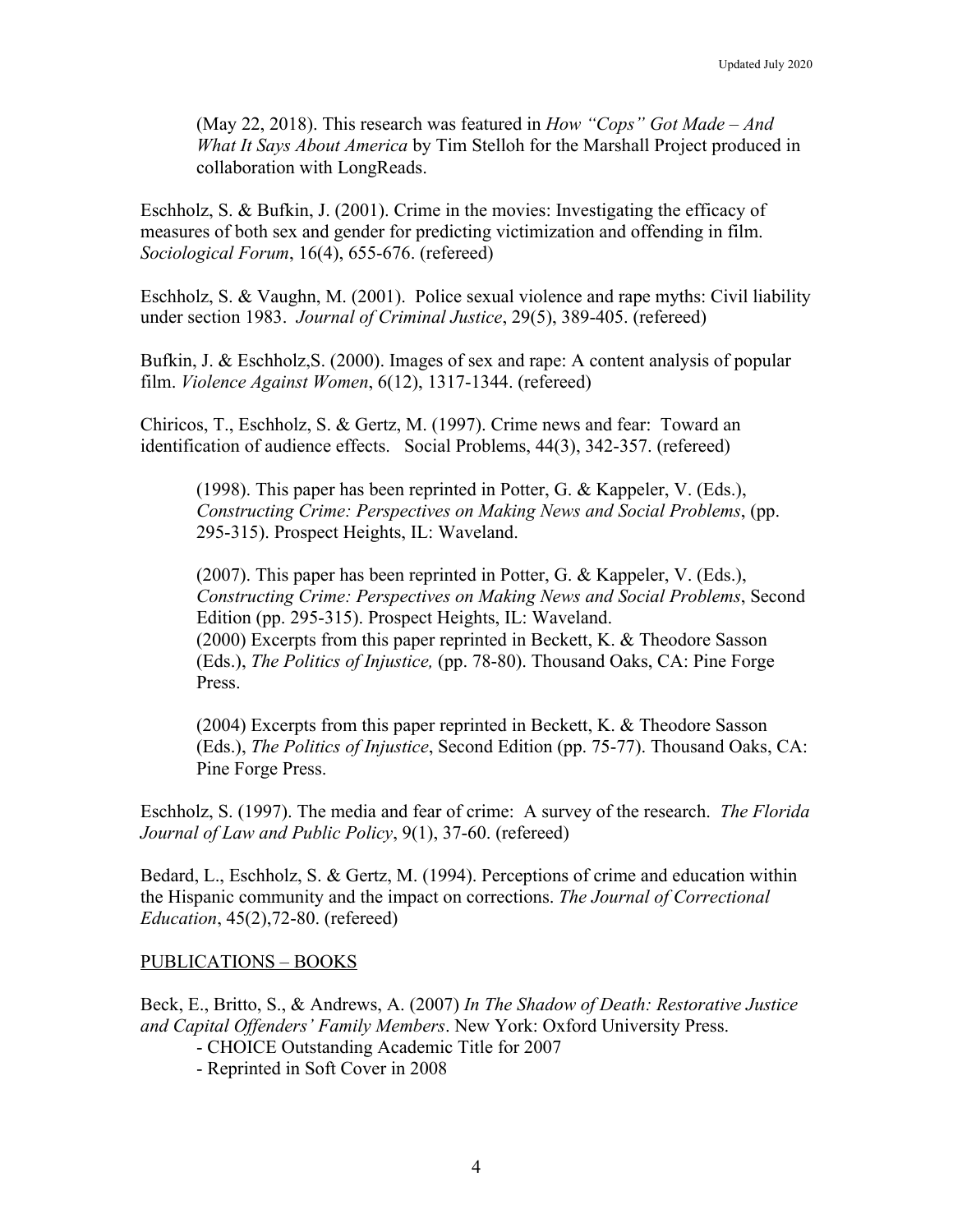# PUBLICATIONS – BOOK CHAPTERS & ENCYCLOPEDIA ENTRIES

Britto, S., & Stoddart, D. (2019). Fear, gender and victimization. F. Bernat and K. Frailing (Eds.). *Encyclopedia of Women and Crime.* Hoboken, NJ: Wiley.

Britto, S., Jones, N., & Ruddell, R. (2018). The criminal justice system. In M. Hurlbert (Ed.) Pursuing Justice: An Introduction to Justice Studies (second edition). Winnipeg, MB; Fernwood.

Ruddell, R., & Britto, S. (2017) Exploring criminal justice in Saskatchewan. Online Supplemental Chapter for *Exploring Criminal Justice in Canada.* Don Mills, ON: Oxford.

+ (2020) Updated version for next edition currently under review.

Britto, S. (2013). Television shows. In J.E. Ross (Ed.). *Encyclopedia of Street Crime in America.* Thousand Oaks, CA: Sage Publications.

Britto, S. (2010). Perceptually contemporaneous offenses. In F. Cullen & P. Wilcox (Eds.) *Encyclopedia of Criminological Theory.* Thousand Oaks, CA: Sage Publications.

Britto, S. (2006). William Horton. In T. Schaefer & T. Birkland (Ed.), *Encyclopedia of Media and Politics in America*. Washington, DC: CQ Press.

Eschholz, S. (2003). The color of prime time justice: Racial characteristics of television offenders and victims. In M. Free (Ed.), *Racial Issues in Criminal Justice: The Case of African Americans* (59-76)*.* Westport, CT: Praeger/Greenwood.

Blackwell, B. S. & Eschholz, S. (2002). Sex differences and rational choice: Traditional tests and new directions." In A. Piquero & S. Tibbetts (Eds.), Rational choice and criminal behavior (pp. 109-135). New York, NY: Routledge.

#### PUBLICATIONS – BOOK REVIEW ARTICLES

Britto, S. (2019 – online version). [Review of <u>Race and crime: Geographies of Injustice</u> by E. Brown & G. Bargainer]. *Criminal Justice Review.* DOI: 10.1177%2F0734016819856674

Britto, S. (2019). [Review of The faithful executioner: Life and death, honor and shame in the turbulent sixteenth century by J.F. Harrington] *International Criminal Justice Review,* 29(4): 380-381*.* DOI: 10.1177/1057567717750731

Britto, S. (2015). [Review of Lincoln's dilemma: Blair, Sumner, and the republican struggle over racism and equality in the civil war era by P.D. Escott] *Criminal Justice Review*, 40(4), 527-528.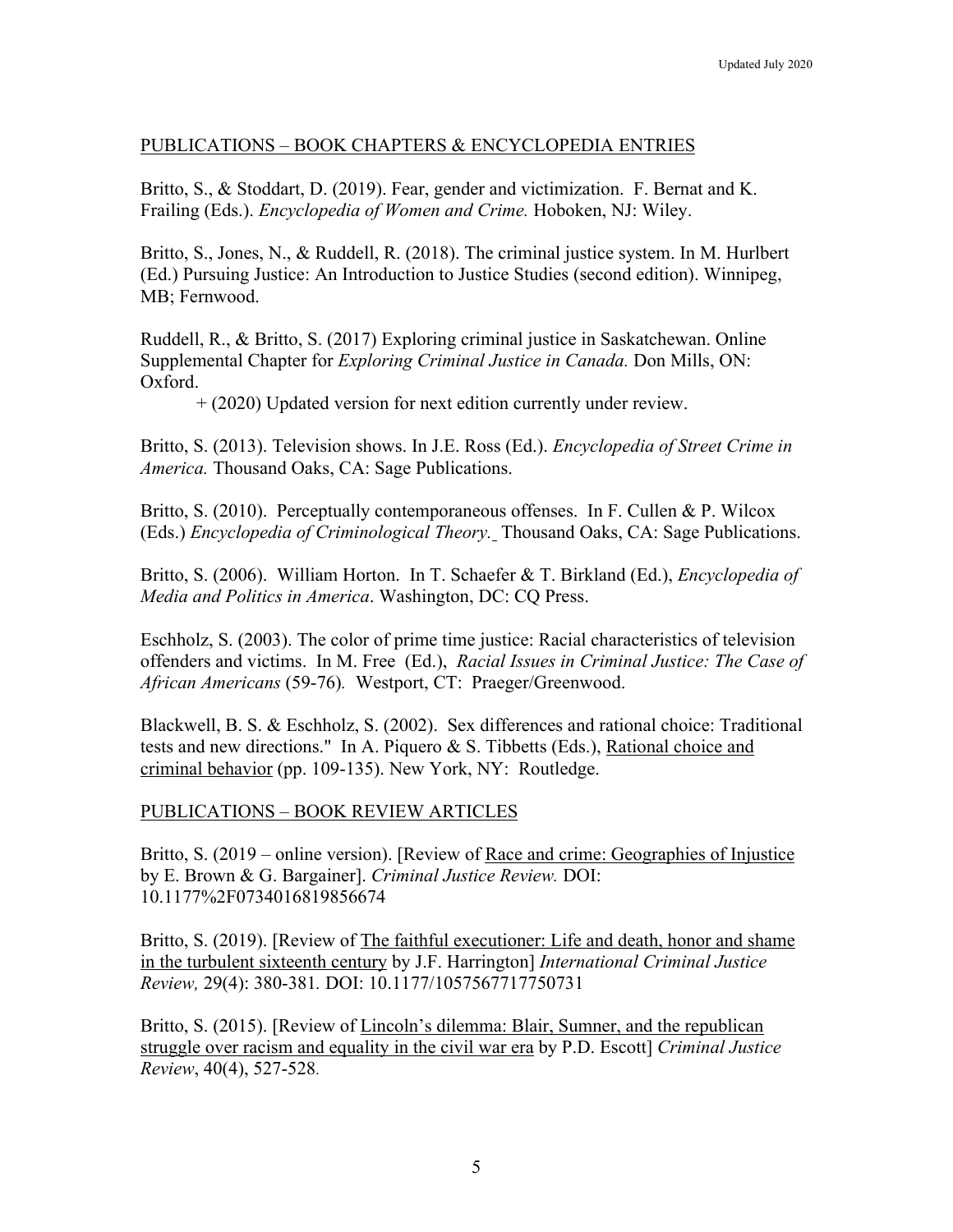Britto, S. (2010). [Review of Governing Through Crime: How the War on Crime Transformed American Democracy and Created a Culture of Fear by Simon] *Criminal Justice Review*, 35(2),247-248.

Britto, S. (2009). [Review of Handbook of Restorative Justice: A Global Perspective.] *International Criminal Justice Review*, 19(1),65-66.

Eschholz, S. (2003). Book review essay: Restorative justice: Social movement, theory and practice. *Criminal Justice Review*, 28(1), 146-153.

Eschholz, S. (1999). [Review of Scooped! Media miss real story on crime while chasing sex, sleaze, and celebrities.] *Criminal Justice Review*, 24(1), 69-71.

# PUBLICATIONS – OTHER

Britto, S. (2014). *Review of Johnson & Wales University M.S. in Criminal Justice Management Program.* Report funded by Johnson & Wales University College of Online Education.

Britto, S. (2014). *Johnson & Wales University M.S. in Criminal Justice Management program and curriculum revisions.* Report funded by Johnson & Wales University College of Online Education.

Britto, S. (2010) *Defense- initiated victim outreach: A qualitative evaluation of a two state pilot project*. Report funded by a Bureau of Justice Assistance grant with the Georgia Council for Restorative Justice.

Beck, E. & Britto, S. (2010) *I am Troy Davis* Blog posted on Tuesday, July 6th, 2010 at Oxford University Press blog. http://blog.oup.com/2010/07/troy-davis/

Britto, S. (2008). *Defense-initiated victim outreach in capital cases: The impact of the Georgia Council for Restorative Justice*. Report funded by a JEHT grant for Georgia Defense Based Victim Outreach.

Collins, S.C. & Eschholz, S. (2004). *The Georgia Department of Education private security and protective services curriculum for Georgia high schools*. Report funded by a grant for the Georgia Department of Education. (Investigators listed alphabetically)

Collins, S.C. & Eschholz, S. (2003). *The Georgia Department of Education public safety curriculum for Georgia high schools*. Report funded by a grant from the Georgia Department of Education. (Investigators listed alphabetically)

Eschholz, S. & Van Slyke, D. (2002). *New evidence about women and philanthropy: findings from metro Atlanta*. Report prepared for the United Way of Metropolitan Atlanta Women's Legacy. (Investigators listed alphabetically)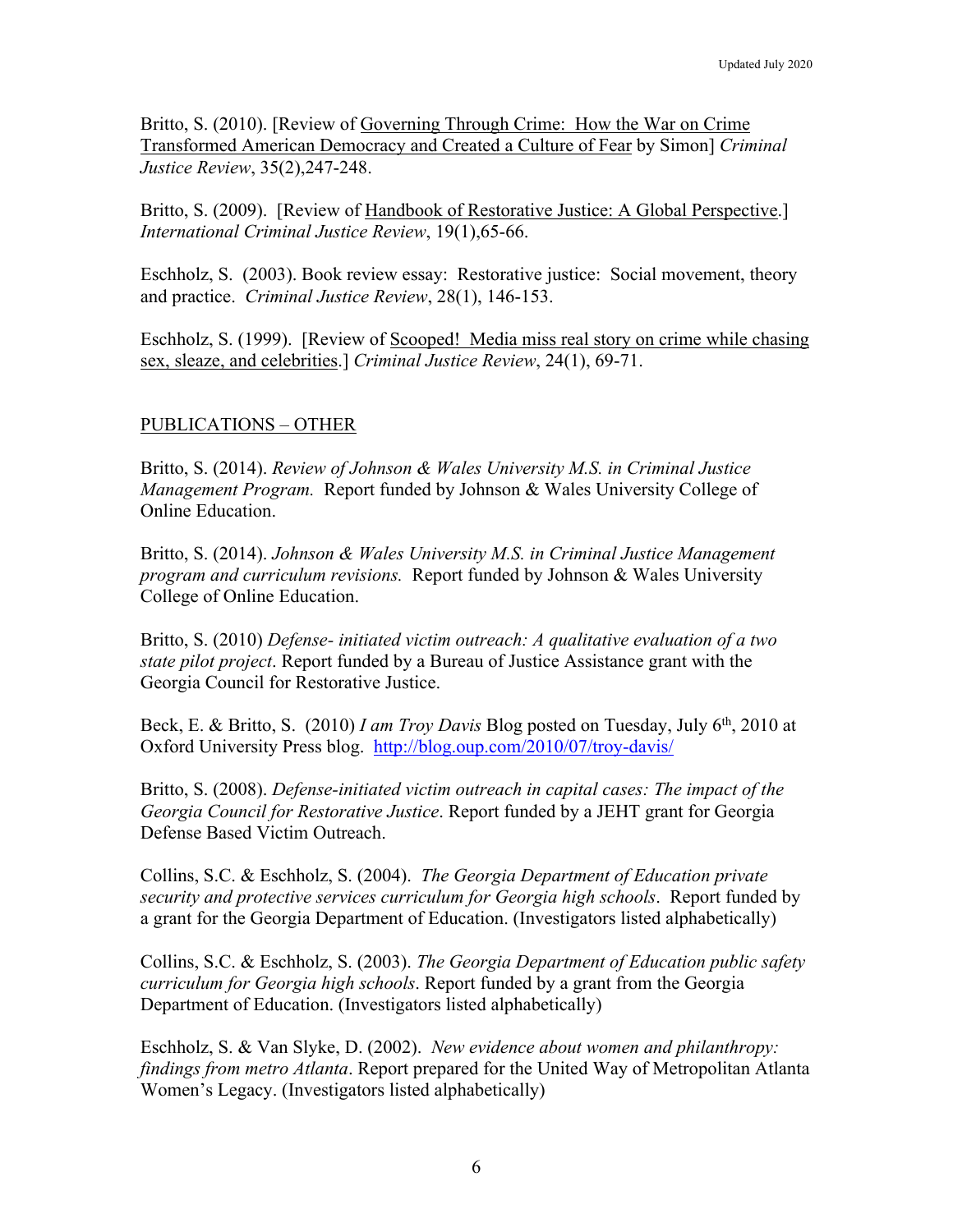Eschholz, S., Camp, D., Friedman, R., Martin, K. & Gonzales, C. (2001). *A national survey of school safety issues*. Statistical Analysis Bureau. Report funded by a grant from the Georgia Emergency Management Agency.

The Collins Center for Public Policy & The Poynter Institute (Eschholz, S., Chiricos, T., Padgett, K. & Weitzel). (1998). *News consumption and perceptions of crime: An assessment of media content and public opinion in Orlando, Florida*. A Report for the Collins Center for Public Policy and The Poynter Institute. Funded by the Florida Bar.

Eschholz, S. (1998). *Television and fear of crime: The effect of content on audience perceptions*. Dissertation published by UMI (DAI 59-05A:1781).

#### PRESENTED PAPERS

Britto, S. (2019). Prime time policing: Seeing justice through Canadian crime dramas. *Canada Seminar*. Weatherhead Center for International Affairs, Harvard University. Cambridge, MA.

Ruddell, R., Jones, N. & Britto, S. (2019) Police and social media: What factors influence a police service's Twitter followers? *Digitizing Justice Conference*. Winnipeg, MB: May 16, 2019.

Britto, S., Ruddell, R. & Jones, N. (2019). Constructing retributive sentiments: Offence characteristics and crime causation on Canadian police procedurals. *Digitizing Justice Conference*. Winnipeg, MB: May 16, 2019.

Ruddell, R., Jones, N., & Britto, S. (2019). The public use of police social media: Evidence for a mid-sized Canadian city. *Academy of Criminal Justice* Sciences, Baltimore, MD.

Britto, S., Ruddell, R., & Jones, N. (2019). Policing images: Canadian police procedurals' construction of law enforcement. *Academy of Criminal Justice* Sciences, Baltimore, MD.

Britto, S. & Sprentz, V. (2018, November). Canadian police procedurals: symbolic representations of police, victims, & offenders. *American Society of Criminology Annual Conference*. Atlanta, GA.

Ruddell, R., Britto, S. & Schaffer, K. (2018) The perfect storm: Family violence in the Bakken oilfields. *Resolve Conference*. Regina, SK: October.

Britto, S. (2018, November). Panel Chair – Media representations of victims and offenders. *American Society of Criminology Annual Conference*. Atlanta, GA.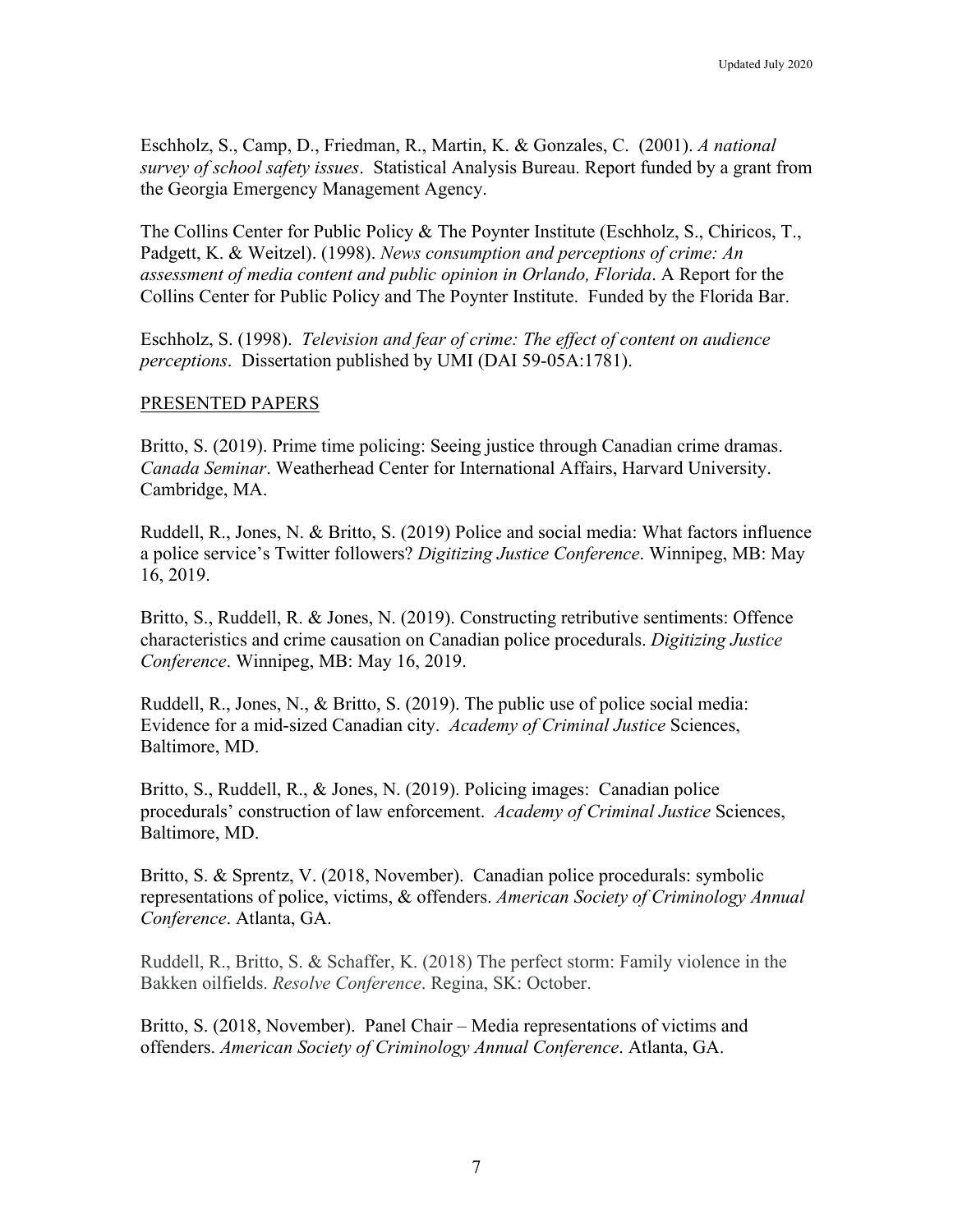Sprentz, V. & Britto, S. (2018, November). Canadian police procedurals and the normalization of sexual harassment. Poster presented at the *American Society of Criminology Annual Conference*. Atlanta, GA

Britto, S. (2018, October). Trauma on TV: Gendered responses to critical incidents on Canadian police procedurals. *Canadian Institute for Military and Veteran Health Research (CIMVHR) Forum 2018*. Regina, SK.

Britto, M. & Britto, S. (2018, November). Why cite? Using micro-videos to improve student referencing and reduce plagiarism. *American Society of Criminology Annual Conference*. Atlanta, GA.

Sprentz, V. & Britto, S. (2018, February). Canadian police procedurals: Street justice or playing it by the book? *Western Society of Criminology Annual Conference.* Long Beach, CA.

Britto, S. & Stoddart, D. (2017, November). Protective measures and fear of crime: Fear reducing or fear reinforcing? *American Society of Criminology Annual Conference*. Philadelphia, PA.

Britto, M. & Britto, S. (2017, November). Improving criminology & criminal justice research guides: What is and what could be. *American Society of Criminology Annual Conference*. Philadelphia, PA.

Britto, S., Stoddart, D., & Broussard, S. (2016, November). What if the police were Black? Students' attitudes toward a majority African American police force. *American Society of Criminology Annual Conference*. New Orleans, LA.

Britto, S. (2016, March). Perceptions of police, crime, and justice. Panel Chair. *American Society of Criminology Annual Conference*. New Orleans, LA.

Britto, M., & Britto, S. (2016, November). Criminology & criminal justice research guides in academic libraries: A qualitative analysis. *American Society of Criminology Annual Conference*. New Orleans, LA.

Britto, M., & Britto, S. (2016, July). A model to re-design and integrate robust library resources and library services in online programs. *EdMedia 2016*, Vancouver, B.C.

Britto, M., & Britto, S. (2016, February). Embedding librarians in online criminal justice courses to improve information literacy. *Western Society of Criminology Annual Conference*, Vancouver, B.C.

Stoddart, D. & Britto, S. (2015, November). Perceptions of safety and collective efficacy: Examining the role of setting in predicting fear of crime. *American Society of Criminology Annual Meeting*, Washington, D.C.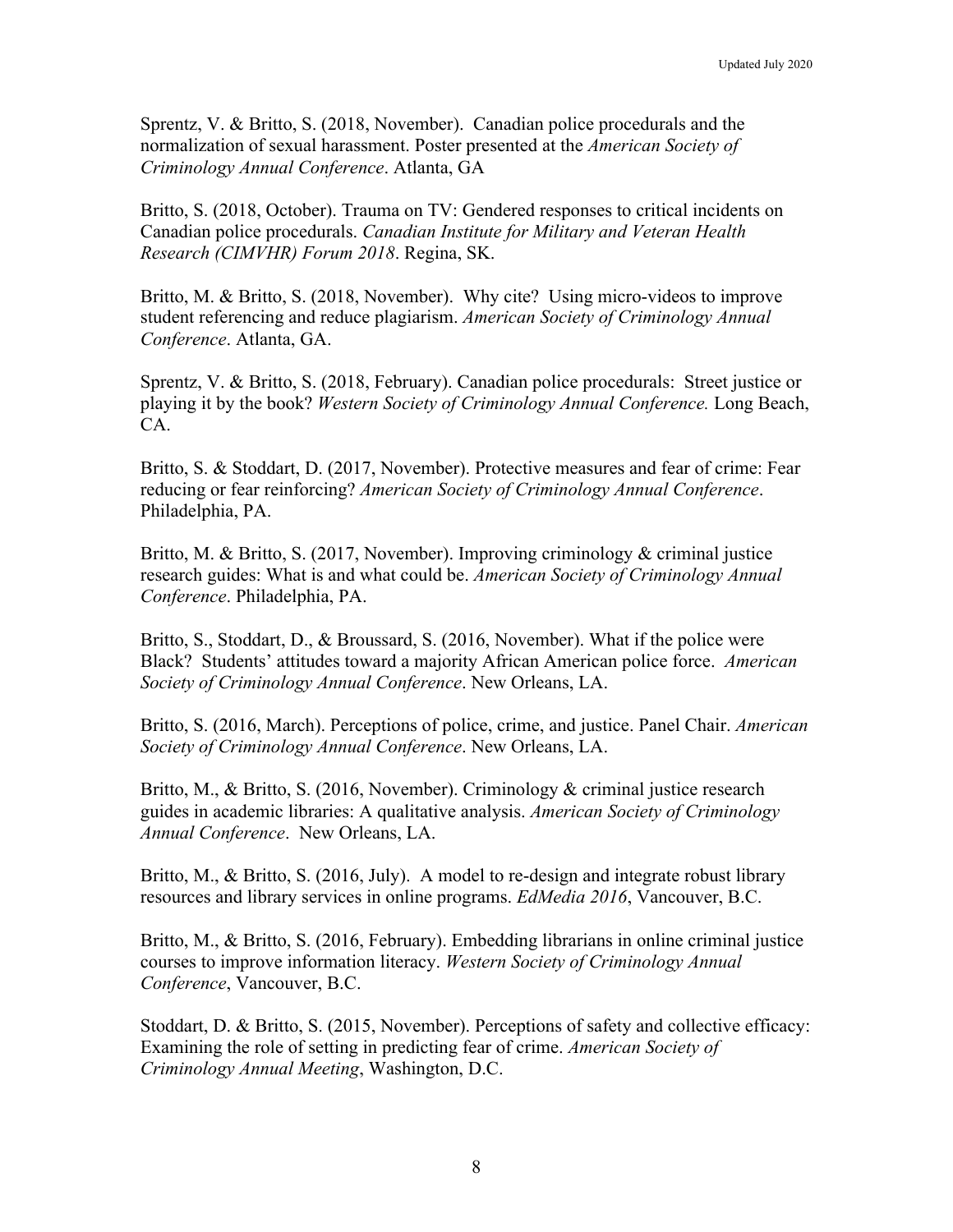Britto, S. (2015, October). Justice in prime time: Media & crime related public perceptions. University of Regina, *Open Minds: Debating Public Issues Lecture Series*. (invited)

Britto, S. & Stoddart, D. (2015, March). Perceptually contemporaneous offenses: Gender and fear of crime on a Historically Black College & University (HBCU) campus. *Academy of Criminal Justice Sciences Annual Meeting*, Orlando, FL.

Noga-Styron, K., & Britto, S. (2015, March). Predictors of support for capital punishment among African Americans. *Academy of Criminal Justice Sciences Annual Meeting*, Orlando, FL.

Stoddart, D. & Britto, S. (2014, November). Gun visibility on campus and fear of crime. Poster presented at the *American Society of Criminology Annual Meeting*, San Francisco, CA.

Britto, S. & Stoddart, D. (2013, November). Media consumption and crime related perceptions of HBCU students. Poster presented at the *American Society of Criminology* Annual Meeting, Atlanta, GA.

Britto, S. (chair), & Brown, L., Bankett, S., Stoddart, D., Tapper, S., Crawford, C., & Suraritthidham, C. (discussants) (2013, November). Peer collaboration on research while in graduate school. Roundtable presented at the *American Society of Criminology* Annual Meeting, Atlanta, GA.

Britto, S. (2013, March). Crime, perception, and the media. Panel Chair. *Academy of Criminal Justice Sciences* Annual Meeting, Dallas, TX.

Britto, S. (2013, March). Identity theft: The new crime rear. *Academy of Criminal Justice Sciences* Annual Meeting, Dallas, TX.

Britto, S. & Noga-Styron, K. (2012, Nov.) Television crime content and support for capital punishment. *American Society of Criminology* Annual Meeting, Chicago, IL.

Britto, S. (2012, Oct.) Defense Initiated Victim Outreach (DIVO): Introducing new practice for capital cases to southern states. *South Western Association of Criminal Justice* Annual Meeting, Houston, TX.

Britto, S. (2012, April) Television crime content, race, and attitudes toward the police. *Western Social Science Association* Annual Meeting, Houston, TX.

Britto, S. (2012, February) Capital defense: Reflections on restorative justice. *Academy of Criminal Justice Science* Annual Meeting, New York, NY.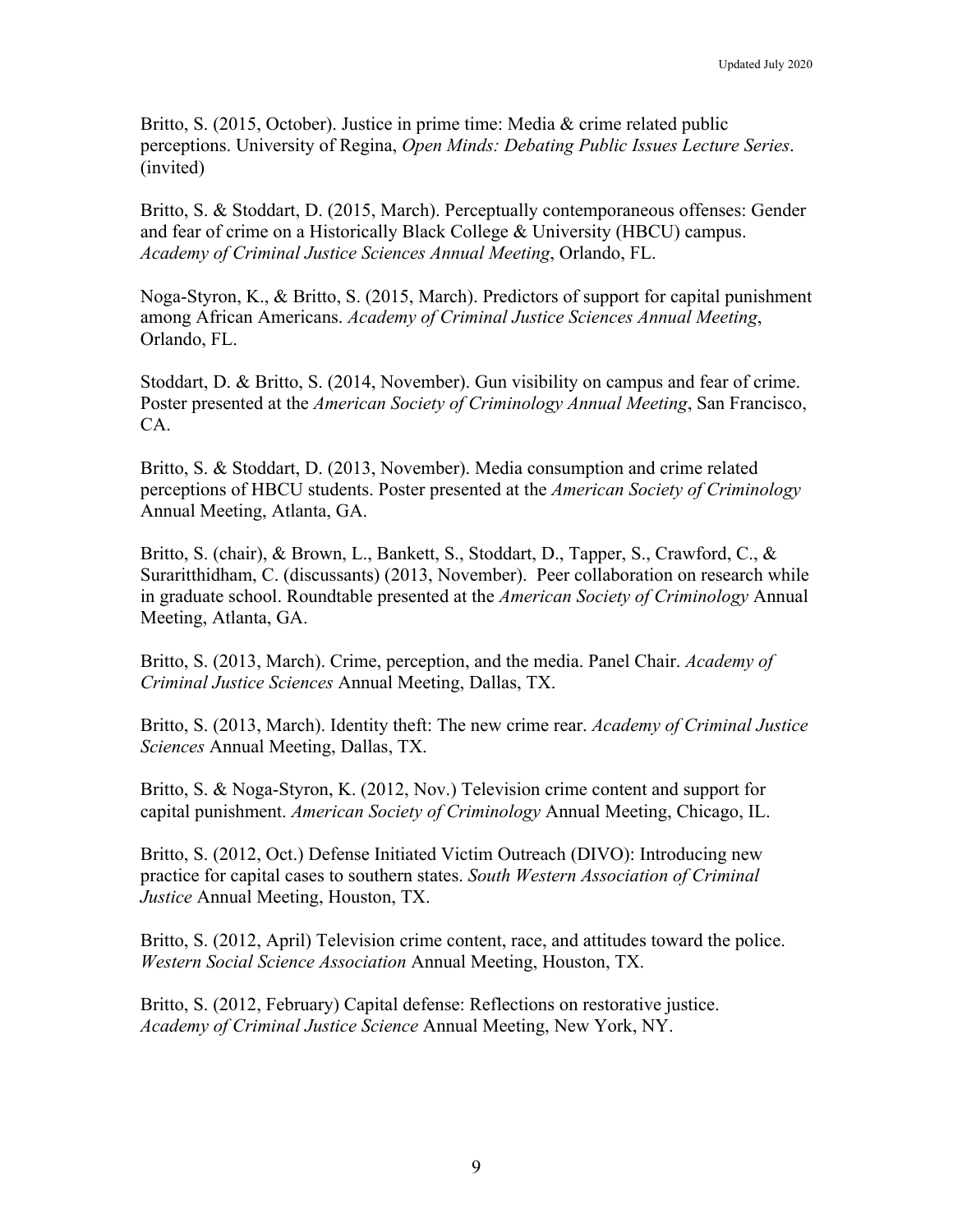Britto, S. (2011, November) Restorative justice and capital punishment? Using Defense-Initiated Victim Outreach (DIVO) to close the gap. Poster presented at the *American Society of Criminology* Annual Meeting, Washington, D.C.

Britto, S. (2011, June) Media and fear of crime: An examination of the mediating role of collective efficacy and economic insecurity. *Northeastern Association of Criminal Justice Sciences* Annual Meeting, Portsmouth, Rhode Island.

Johnson, M. & Britto, S. (2010, February) Economic insecurity, social capital and fear of crime. *Academy of Criminal Justice Sciences* Annual Meeting, San Diego, CA.

Britto, S. (2010, February) Making space for restorative justice in criminal justice and criminology curricula. *Academy of Criminal Justice Sciences* Annual Meeting, San Diego, CA.

Britto, S. (2009, November) 21<sup>st</sup> century news and fear of crime. *American Society of Criminology* Annual Meeting, Philadelphia, PA.

Britto, S. (2009, November) Fear, Panic & Media Constructions. Panel Chair at the *American Society of Criminology* Annual Meeting, Philadelphia, PA.

Britto, S., Britto, M., & Collins, S. (2009, March) Comparing virtual and face-to-face peer review for student writing projects in criminal justice courses. *Academy of Criminal Justice Sciences* Annual Meeting, Boston, MA.

Britto, S. (2009, March) Online courses: Best practices and challenges. Roundtable Moderator. *Academy of Criminal Justice Sciences* Annual Meeting, Boston, MA.

Sali, M., Westling, S., Williams, W. A., Schaefle, S. & Britto, S. (April, 2009) Marital rape education and the perception of nonconsensual sexual behavior, Poster Session, *Western Psychological Association Conference*, Portland, OR .

Britto, S. (2008, April) Gender and popular media. *Central Washington University Faculty Research Panel* on "How Gender Shapes Our Lives." Ellensburg, Washington

Britto, S., & Britto, M. (2008, March) Investigating the utility of online peer review to improve writing products in criminal justice courses. *Academy of Criminal Justice Sciences* Annual Meeting, Cincinnati, Ohio.

Britto S., (2008, March) Innovative methods of teaching about capital punishment. Invited roundtable participant at the *Academy of Criminal Justice Sciences* Annual Meeting, Cincinnati, Ohio.

Britto, S., Dabney, D., Calder, C. & Anderson, P. (2007, March) Race, gender, and justice: The politics of television political talk shows. Paper presented at the *Academy of Criminal Justice Sciences* Annual Meeting, Seattle, Washington.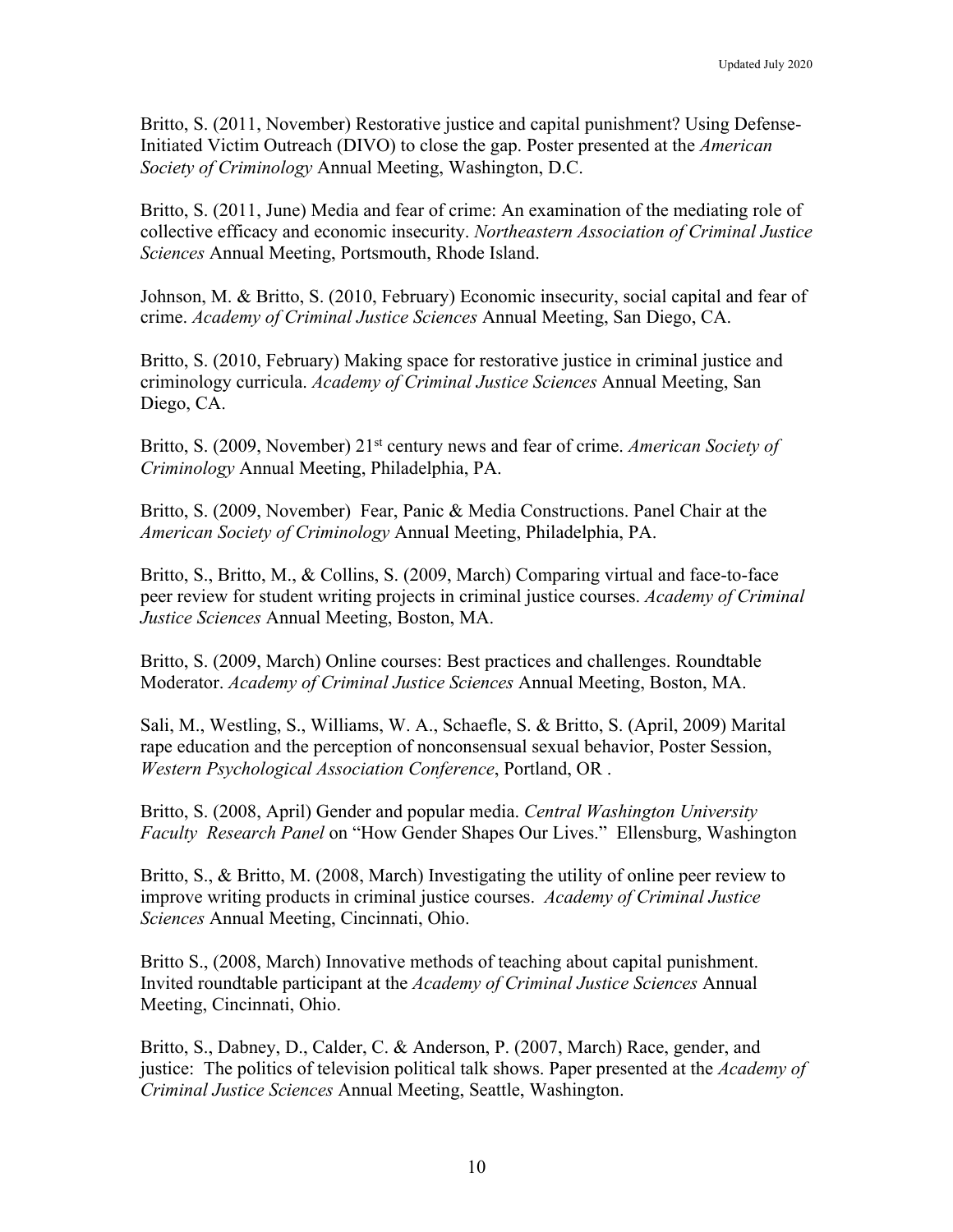Britto, S., (2006, November) Fear of crime: A new look. Panel Chair at the *American Society of Criminology* Annual Meeting, Los Angeles, California.

Britto, S., & Beck, E. (2006, November) Using restorative justice in capital cases. Paper presented at the *American Society of Criminology* Annual Meeting, Los Angeles, California.

Britto, S. & Dabney, D. (2006, November) "Fair and Balanced?" Justice issues on popular talk shows. Paper presented at the *American Society of Criminology* Annual Meeting, Lost Angeles, California.

Britto, S. (2006, November) Teaching students how to "Do" science in criminology and criminal justice. Roundtable participant at the *American Society of Criminology* Annual Meeting, Lost Angeles, California.

Britto, S., (2006, April) Images of youth offending and victimization on television crime dramas. Presenter at *Youth Violence Prevention Conference* hosted by University of Missouri-St. Louis. (invited)

Britto, S., Hughes, T., Saltzman, K., & Stroh, C. (2006, March) Deconstructing the meaning of "Special" in "Law & Order: Special Victims Unit". Paper presented at the *Academy of Criminal Justice Sciences* Annual Meeting, Baltimore, Maryland.

Hughes, T., Saltzman, K., Stroh, C. & Britto, S. (2006, May) What's so special about "Law & Order: Special Victims Unit". Presentation at *CWU Symposium on University Research and Creative* Expression. Ellensburg, Washington.

Reed, M., Sims-Blackwell, B., Beck, E, & Britto, S. (2005, November) Secondary victimization among families of homicide victims: Criminal justice system responses to homicide co-victims' psychological adjustment and service utilization. Paper presented at the *American Society of Criminology* Annual Meeting, Toronto, Canada.

Britto, S. (2005, November). The consequences of fear of crime. Panel Chair at the *American Society of Criminology* Annual Meeting, Toronto, Canada.

Britto, S. (2005, November). Fear of crime and social capital: A test of the role of fear of crime in predicting civic engagement. Paper presented at the *American Society of Criminology* Annual Meeting, Toronto, Canada.

Collins, S., Britto, M., & Britto, S. (2005, November). High school private security and protection service programs. Paper presented at the *American Society of Criminology* Annual Meeting, Toronto, Canada.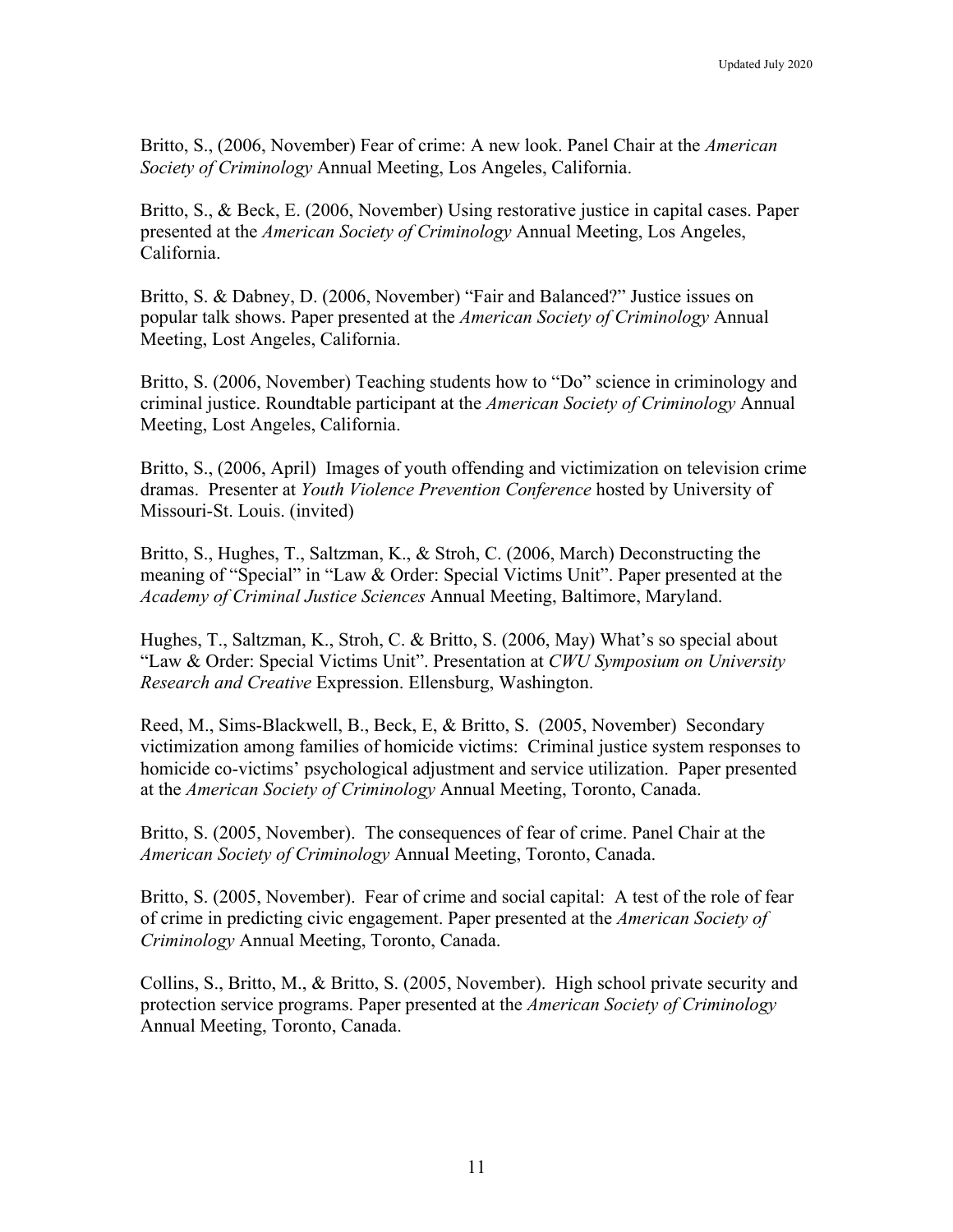Britto, S., Beck, E (2005, March). Collateral consequences in capital cases: How family members of offenders are punished. Paper presented at the *Academy of Criminal Justice Sciences* Annual Meeting, Chicago, Illinois.

Reed, M., Blackwell, B. S., & Britto, S. (2004, November). Secondary victimization among homicide co-victims: A comparison of capital and non-capital cases. Paper presented at the *American Society of Criminology* Annual Meeting, Nashville, Tennessee.

Britto, S. & Chiricos, T. (2004, November). Fear of crime and punitive attitudes toward juveniles. Paper presented at the *American Society of Criminology* Annual Meeting, Nashville, Tennessee.

Eschholz, S. & Chiricos, T. (2004, March) Television viewing, fear of crime and punitive attitudes. Paper presented at the *Academy of Criminal Justice Sciences* Annual Meeting, Las Vegas, Nevada.

Eschholz, S. (2004, March) Fear of crime II. Panel Chair at the *Academy of Criminal Justice Science* Annual Meeting, Las Vegas, Nevada.

Eschholz, S., & Chiricos, T. (2003, November). Neighborhood context and television news viewers' fear of crime: An exploration of social threat. Paper presented at the *American Society of Criminology* Annual Meeting, Denver, Colorado.

Eschholz, S. (2003, November). Public perceptions of the crime problem: Fear of crime and racial stereotypes. Panel Chair at the *American Society of Criminology* Annual Meeting, Denver, Colorado.

Collins, S.C., Eschholz, S., & Britto, M. (2003, November). Developing public safety standards and curricula for Georgia high schools. Paper presented at the *American Society of Criminology* Annual Meeting, Denver, Colorado.

Reed, M., Blackwell, B. S., Beck, E., & Eschholz, S. (2003, November). Exposure to secondary victimization: Focus groups with homicide co-victims and victim advocates. Paper presented at the *American Society of Criminology* Annual Meeting, Denver, Colorado.

Eschholz, S. & Van Slyke, D. (2003, May). Research on women and philanthropy. *2003 Summit on Women in Philanthropy*. Atlanta, Georgia. (invited)

Eschholz, S. & Van Slyke, D. (2002, December). Cents and sensibility: New evidence about women and philanthropy. Presentation to the *United Way Women's Legacy Program*. Atlanta, Georgia. (invited)

Eschholz, S. (2002, November). An overview of media and the reporting of crime – Issues in criminal justice. Paper presented at the *Crime, Media and Public Policy*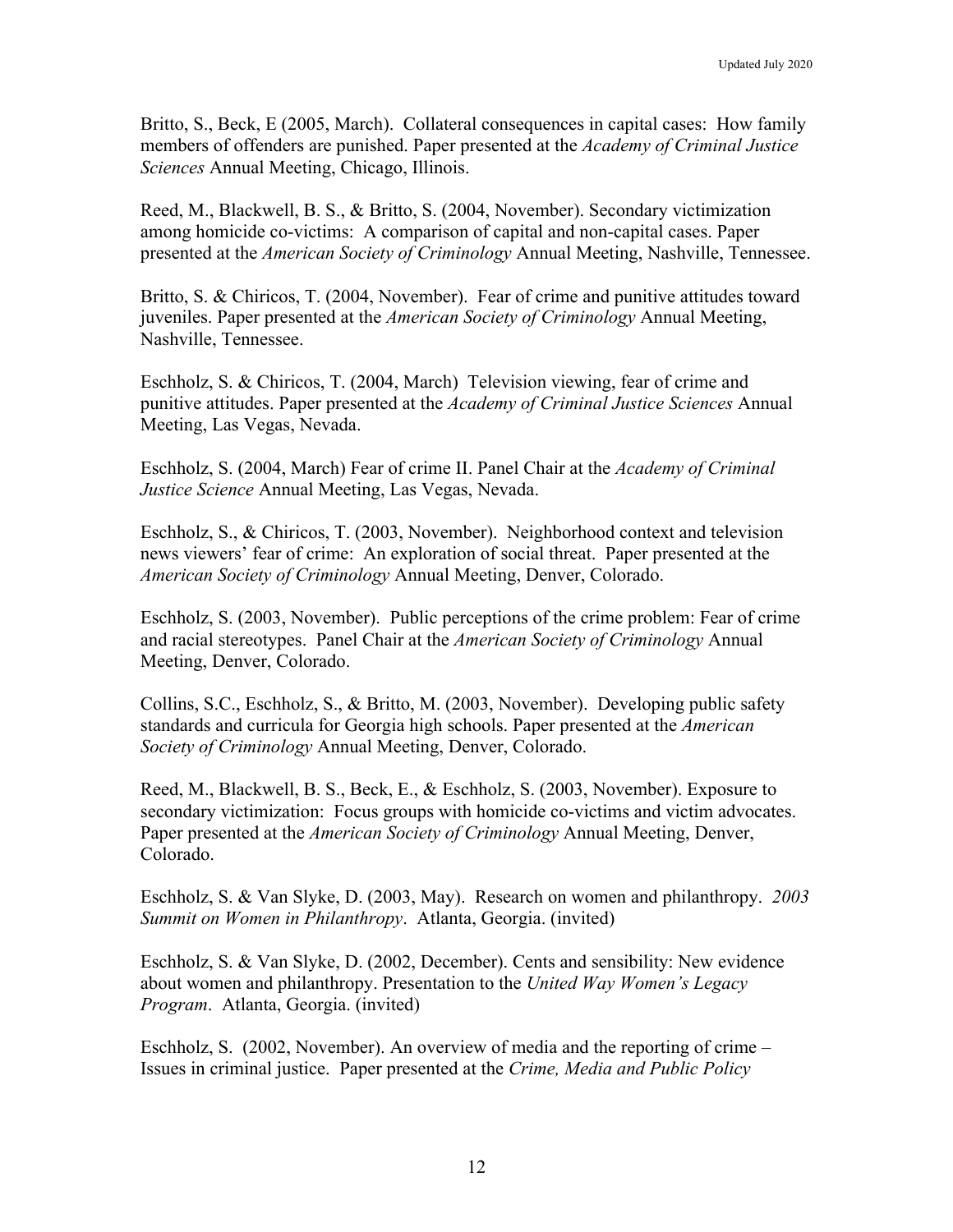*Symposium*. Central Missouri State University. The Institute of Justice and International Studies. Warrensburg, Missouri. (invited)

Gonzales, C. & Eschholz, S. (2002, November). A picture is worth a thousand words: Newsmagazine cover photos of children as ideology. Paper presented at the *American Society of Criminology* Annual Meeting, Chicago, Illinois.

Eschholz, S. & Vieraitis, L. (2002, November). Race-specific gender inequality and female homicide rates in U.S. cities. Paper presented at the *American Society of Criminology* Annual Meeting, Chicago, Illinois.

Damon C., Friedmann, R., Martin, K., Gonzales, C. & Eschholz, S. (2002, November). Responding to school violence: An analysis of legal remedies. Paper presented at the *American Society of Criminology* Annual Meeting, Chicago, Illinois.

Van Slyke, D., & Eschholz, S. (2002, November). New evidence about women and philanthropy. Paper presented at the *Association for Research on Nonprofit Organizations and Voluntary Action (ARNOVA)*, Montreal, Quebec, Canada.

Eschholz, S. (2002, August). Making crime coverage meaningful. Paper presented at *The Association for Education in Journalism and Mass Communication* Annual Conference, Miami, Florida. (invited)

Eschholz, S. & Beck, E. (2002, July). The 'other' victims of capital crimes: Interviews with family members of offenders. Paper presented at the *British Society of Criminology* Annual Meeting, Keele University, England.

Eschholz, S., Mallard, M. & Flynn, S. (2002, March). Images of prime time justice: A content analysis of "NYPD Blue" and "Law and Order". Paper presented at the *Academy of Criminal Justice Sciences* Annual Meeting, Anaheim, California.

Martin, K., Eschholz, S. & Camp, D. (2002, March). School safety: A survey of state grant programs. Paper presented at the *Academy of Criminal Justice Sciences* Annual Meeting, Anaheim, California.

Beck, E. & Eschholz, S. (2002, March). The other side of death row: Interviews with family members of convicted defendants. Paper presented at *The Law and Politics of The Death Penalty Conference*, Eugene, Oregon. (invited)

Eschholz, S. & Van Slyke, D. (2001, November). The role of fear of crime in community participation. Paper presented at the *American Society of Criminology* Annual Meeting, Atlanta, Georgia.

Vieraitis, L. & Eschholz, S. (2001, November). The impact of gender inequality on rape rates in U.S. cities: A racially disaggregated analysis. Paper presented at the *American Society of Criminology* Annual Meeting, Atlanta, Georgia.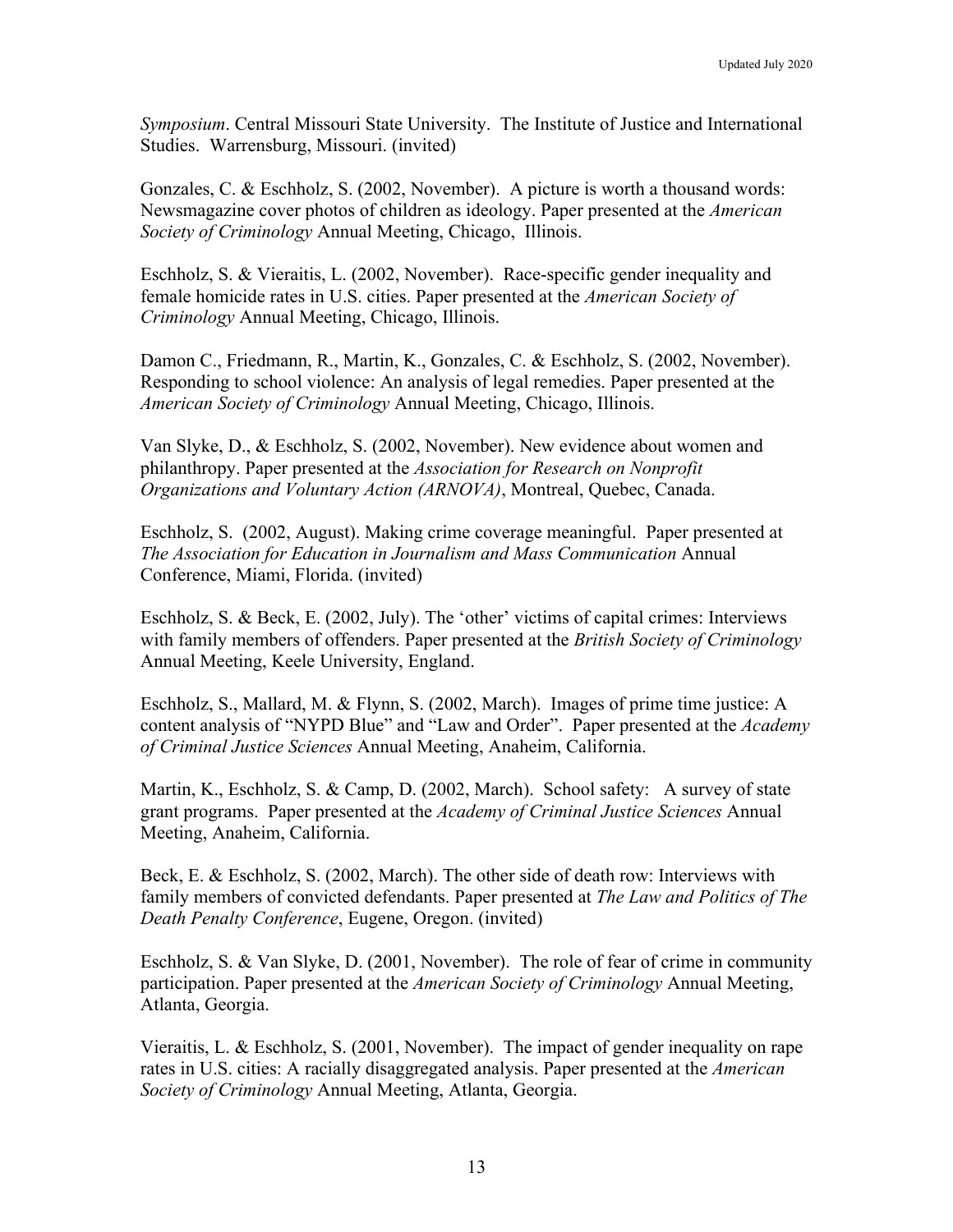Eschholz, S. & Gertz, M. (2000, November). Problem programs: Analyzing the impact of viewing specific programs on fear of crime. Paper presented at the *American Society of Criminology* Annual Meeting, San Francisco, California.

Reed, M., Blackwell, B.S. & Eschholz, S. (2000, November). Sex differences in adolescents' tolerance of rape myths. Paper presented at the *American Society of Criminology* Annual Meeting, San Francisco, California.

Eschholz, S. (2000, November). Masculinities and violence. Panel discussant at the *American Society of Criminology* Annual Meeting, San Francisco, California. (invited)

Eschholz, S. & Blackwell, B.S. (2000, June). Vicarious policing: Exploring the impact of watching reality crime programs on attitudes toward the police. Paper presented at the *Northeastern Association of Criminal Justice Studies* Annual Meeting, Stowe, Vermont.

Blackwell, B.S. & Eschholz, S. (2000, June). Sex differences in rational choice: Traditional tests and new directions. Paper presented at the *Northeastern Association of Criminal Justice Studies* Annual Meeting, Stowe, Vermont.

Eschholz, S. & Chiricos, T. (1999, November). Constructing crime in terms of race and race in terms of crime: A content analysis of televised news. Paper presented at the *American Society of Criminology* Annual Meeting, Toronto, Canada.

Chiricos, T., Eschholz, S. & Padgett, K. (1999, November). What is the effect of showing less crime on local TV news? An assessment of fear, perceived risk and punitive attitudes for viewers of channels with different crime content. Paper presented at the *American Society of Criminology* Annual Meeting, Toronto, Canada.

Bufkin, J. & Eschholz, S. (1999, November). Screen portrayals of consensual and coerced sex. Paper presented at the *American Society of Criminology* Annual Meeting, Toronto, Canada.

Chiricos, T., & Eschholz, S. (1998, November). Fear of crime: Legitimate public worry or media hype? Paper presented at the *Criminal Justice Journalists* Annual Meeting, Washington, D.C. (invited)

Eschholz, S. & Bufkin, J. (1998, November). Violence and crime in the movies. Paper presented at the *American Society of Criminology* Annual Meeting, Washington, D.C.

Eschholz, S. (1998, November). Television victimization and fear of crime. Paper presented at the *American Society of Criminology* Annual Meeting, Washington, D.C.

Chiricos, T. & Eschholz, S. (1998, October). The impact of crime reporting on readers and viewers. Seminar given at the Poynter Institute conference for news reporters and journalists entitled: *Covering Crime and Public Policy*. St. Petersburg, Florida. (invited)